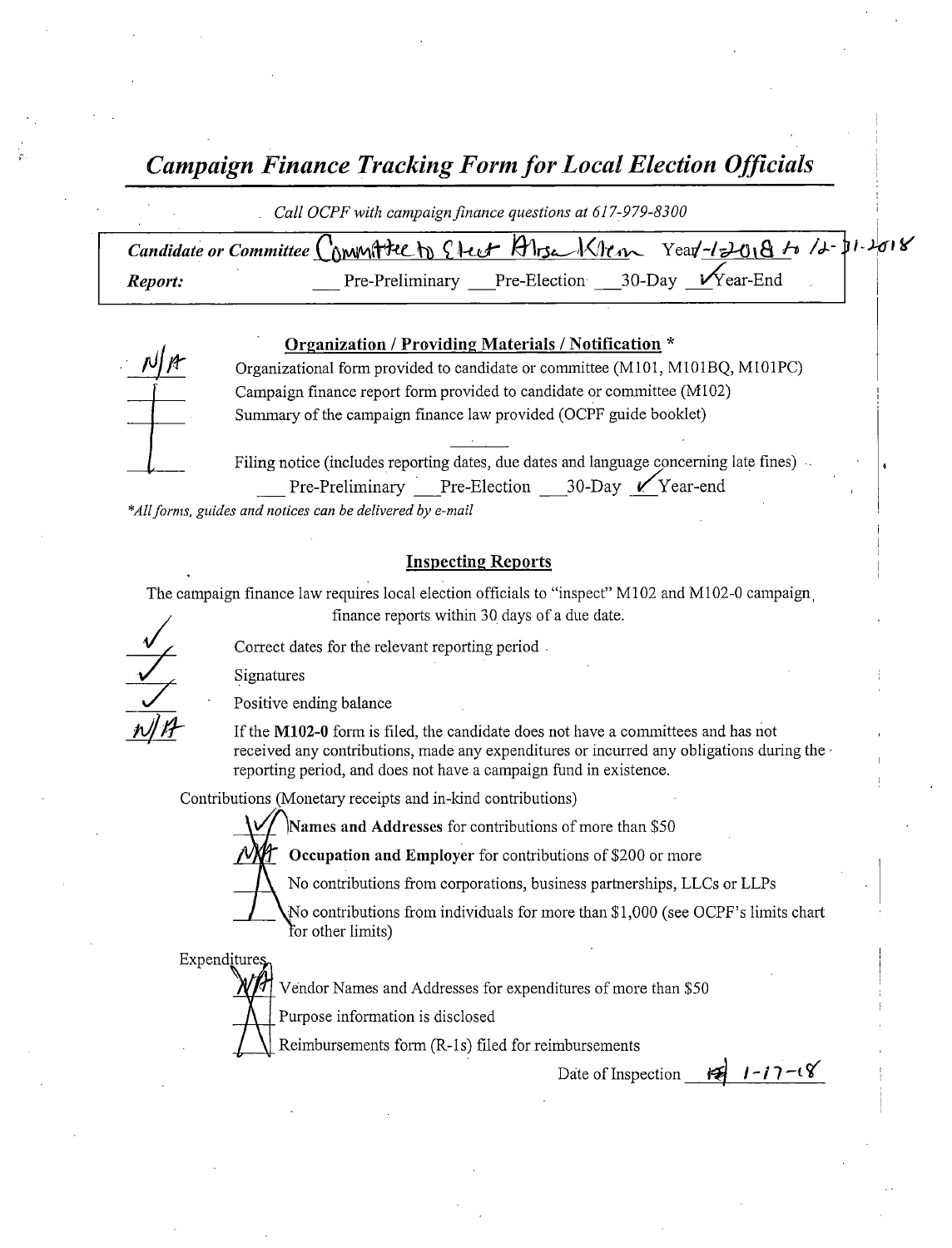|                                                                                                                                                                                                                                                                                                                                                                                                                                                                                                                                                                                                                                                                                        | Form CPF M 102: Campaign Finance Repar                                                                                                                                                                                                                                                                                                                             |  |  |  |  |
|----------------------------------------------------------------------------------------------------------------------------------------------------------------------------------------------------------------------------------------------------------------------------------------------------------------------------------------------------------------------------------------------------------------------------------------------------------------------------------------------------------------------------------------------------------------------------------------------------------------------------------------------------------------------------------------|--------------------------------------------------------------------------------------------------------------------------------------------------------------------------------------------------------------------------------------------------------------------------------------------------------------------------------------------------------------------|--|--|--|--|
|                                                                                                                                                                                                                                                                                                                                                                                                                                                                                                                                                                                                                                                                                        | <b>Municipal Form</b><br><b>Office of Campaign and Political Finance</b><br>JAN<br>7 2019                                                                                                                                                                                                                                                                          |  |  |  |  |
| Commonwealth<br>of Massachusetts                                                                                                                                                                                                                                                                                                                                                                                                                                                                                                                                                                                                                                                       |                                                                                                                                                                                                                                                                                                                                                                    |  |  |  |  |
| Fill in Reporting Period dates:<br><b>Beginning Date:</b>                                                                                                                                                                                                                                                                                                                                                                                                                                                                                                                                                                                                                              | File with City of TOWA CELER RECUPPIC Entitled<br>12/31 HAMPTON, MA 01060<br><b>Ending Date:</b><br>1/1/2018                                                                                                                                                                                                                                                       |  |  |  |  |
| Type of Report: (Check one)                                                                                                                                                                                                                                                                                                                                                                                                                                                                                                                                                                                                                                                            |                                                                                                                                                                                                                                                                                                                                                                    |  |  |  |  |
| 8th day preceding preliminary<br>8th day preceding election                                                                                                                                                                                                                                                                                                                                                                                                                                                                                                                                                                                                                            | 30 day after election<br>$\boxtimes$ year-end report<br>dissolution                                                                                                                                                                                                                                                                                                |  |  |  |  |
| Alisa Klein                                                                                                                                                                                                                                                                                                                                                                                                                                                                                                                                                                                                                                                                            | Committee to Elect Alisa Klein                                                                                                                                                                                                                                                                                                                                     |  |  |  |  |
| Candidate Full Name (if applicable)                                                                                                                                                                                                                                                                                                                                                                                                                                                                                                                                                                                                                                                    | <b>Committee Name</b>                                                                                                                                                                                                                                                                                                                                              |  |  |  |  |
| City Councilor, Ward 7                                                                                                                                                                                                                                                                                                                                                                                                                                                                                                                                                                                                                                                                 | Julia Chevan                                                                                                                                                                                                                                                                                                                                                       |  |  |  |  |
| Office Sought and District<br>18 Chestnut Avenue Leeds MA 01052                                                                                                                                                                                                                                                                                                                                                                                                                                                                                                                                                                                                                        | Name of Committee Treasurer<br>18 Chestnut Avenue Leeds MA 01052                                                                                                                                                                                                                                                                                                   |  |  |  |  |
| <b>Residential Address</b>                                                                                                                                                                                                                                                                                                                                                                                                                                                                                                                                                                                                                                                             | <b>Committee Mailing Address</b>                                                                                                                                                                                                                                                                                                                                   |  |  |  |  |
| E-mail:<br>alisaklein@yahoo.com                                                                                                                                                                                                                                                                                                                                                                                                                                                                                                                                                                                                                                                        | E-mail:<br>jchevan@comcast.net                                                                                                                                                                                                                                                                                                                                     |  |  |  |  |
| Phone # (optional):                                                                                                                                                                                                                                                                                                                                                                                                                                                                                                                                                                                                                                                                    | Phone # (optional):                                                                                                                                                                                                                                                                                                                                                |  |  |  |  |
|                                                                                                                                                                                                                                                                                                                                                                                                                                                                                                                                                                                                                                                                                        | <b>SUMMARY BALANCE INFORMATION:</b>                                                                                                                                                                                                                                                                                                                                |  |  |  |  |
| Line 1: Ending Balance from previous report                                                                                                                                                                                                                                                                                                                                                                                                                                                                                                                                                                                                                                            | 436.10                                                                                                                                                                                                                                                                                                                                                             |  |  |  |  |
| Line 2: Total receipts this period (page 3, line 11)                                                                                                                                                                                                                                                                                                                                                                                                                                                                                                                                                                                                                                   | 2.50                                                                                                                                                                                                                                                                                                                                                               |  |  |  |  |
| Line 3: Subtotal (line 1 plus line 2)                                                                                                                                                                                                                                                                                                                                                                                                                                                                                                                                                                                                                                                  | 438.60                                                                                                                                                                                                                                                                                                                                                             |  |  |  |  |
| Line 4: Total expenditures this period (page 5, line 14)                                                                                                                                                                                                                                                                                                                                                                                                                                                                                                                                                                                                                               |                                                                                                                                                                                                                                                                                                                                                                    |  |  |  |  |
| Line 5: Ending Balance (line 3 minus line 4)                                                                                                                                                                                                                                                                                                                                                                                                                                                                                                                                                                                                                                           | 438.60                                                                                                                                                                                                                                                                                                                                                             |  |  |  |  |
| Line 6: Total in-kind contributions this period (page 6)                                                                                                                                                                                                                                                                                                                                                                                                                                                                                                                                                                                                                               |                                                                                                                                                                                                                                                                                                                                                                    |  |  |  |  |
| <b>Line 7:</b> Total (all) outstanding liabilities (page 7)                                                                                                                                                                                                                                                                                                                                                                                                                                                                                                                                                                                                                            |                                                                                                                                                                                                                                                                                                                                                                    |  |  |  |  |
| Line 8: Name of bank(s) used: Florence Savings Bank                                                                                                                                                                                                                                                                                                                                                                                                                                                                                                                                                                                                                                    |                                                                                                                                                                                                                                                                                                                                                                    |  |  |  |  |
| <b>Affidavit of Committee Treasurer:</b><br>I certify that I have examined this report including attached schedules and it is, to the best of my knowledge and belief, a true and complete statement of all campaign finance<br>activity, including all contributions, loans, receipts, expenditures, disbursements, in-kind contributions and liabilities for this reporting period and represents the campaign<br>finance activity of all persons acting under the authority or on behalf of this committee in accordance with the requirements of M.G.L. c. 55.<br>Signed under the penalties of perjury:<br>FOR CANDIDATE FILINGS ONLY: Affidavit of Candidate: (check 1 box only) | Date: 1/7/2019<br>(Treasurer's signature)                                                                                                                                                                                                                                                                                                                          |  |  |  |  |
| Candidate with Committee and no activity independent of the committee<br>incurred any liabilities nor made any expenditures on my behalf during this reporting period.                                                                                                                                                                                                                                                                                                                                                                                                                                                                                                                 | I certify that I have examined this report including attached schedules and it is, to the best of my knowledge and belief, a true and complete statement of all campaign finance<br>activity, of all persons acting under the authority or on behalf of this committee in accordance with the requirements of M.G.L. c. 55. I have not received any contributions, |  |  |  |  |
| Candidate without Committee OR Candidate with independent activity filing separate report<br>finance activity, including contributions, loans, receipts, expenditures, disbursements, in-kind contributions and liabilities for this reporting period and represents the<br>campaign finance activity of all persons acting under the authority or on behalf of this committee in accordance with the requirements of M.G.L. c. 55.<br>Signed under the penalties of perjury:                                                                                                                                                                                                          | I certify that I have examined this report including attached schedules and it is, to the best of my knowledge and belief, a true and complete statement of all campaign<br>Date: 1/14/2019<br>(Candidate's signature)                                                                                                                                             |  |  |  |  |
|                                                                                                                                                                                                                                                                                                                                                                                                                                                                                                                                                                                                                                                                                        |                                                                                                                                                                                                                                                                                                                                                                    |  |  |  |  |

 $\cdot$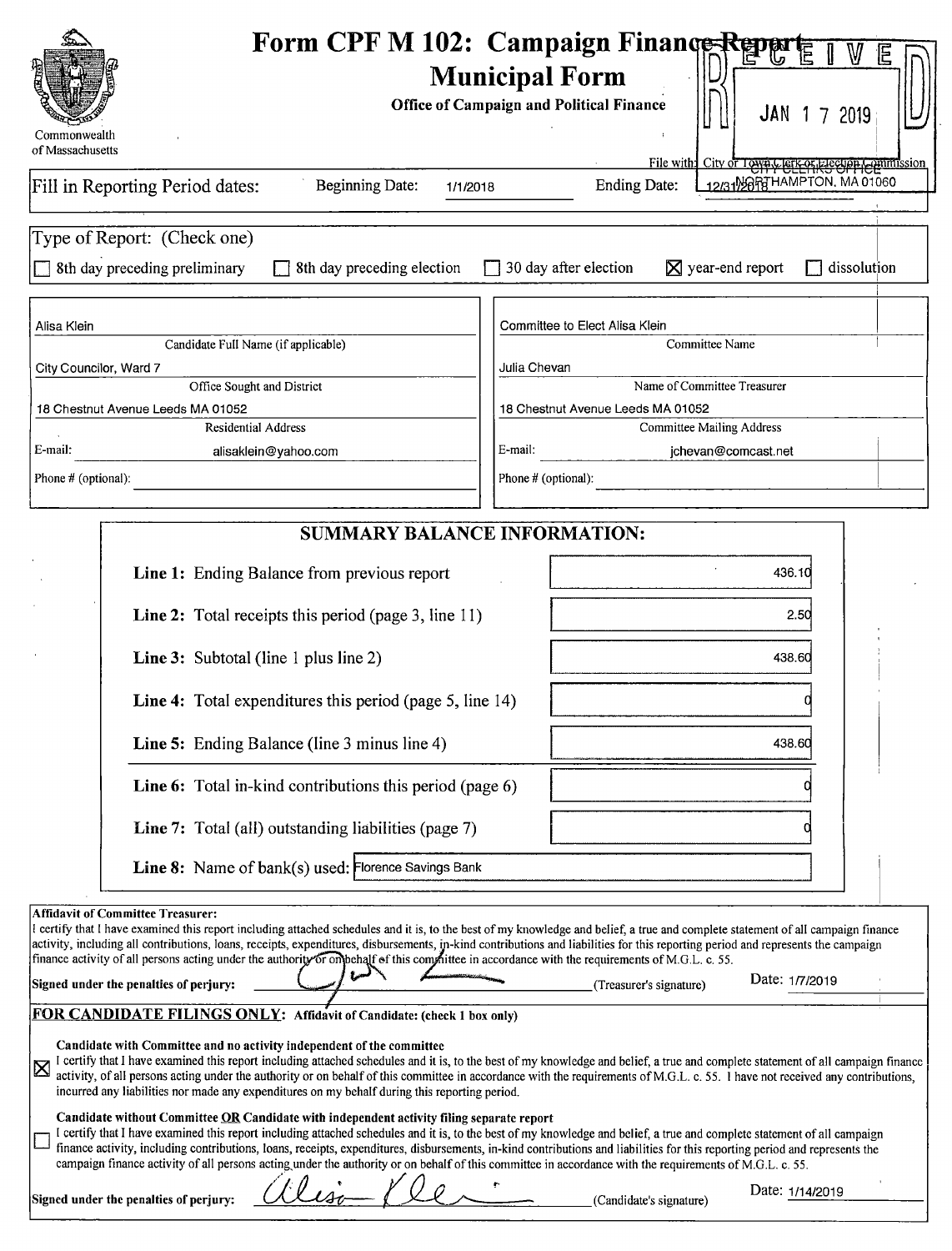#### SCHEDULE A: RECEIPTS

M.G.L. c. 55 requires that the name and residential address be reported, in alphabetical order, for all receipts over \$50 in a calendar year. Committees must keep detailed accounts and records of all receipts, but need only itemize those receipts over \$50. In addition, the occupation and employer must be reported for all persons who contribute \$200 or more in a calendar year.

A" Schedule A: Receipts" attachment is available to complete, print and attach to this report, if additional pages are required to report all receipts. Please include your committee name and a page number on each page.)

| 있는 것.<br>Date Received                                     | <b>Name and Residential Address</b><br>۰,<br>(alphabetical listing required) | Amount | <b>Occupation &amp; Employer</b><br>(for contributions of \$200 or more) |
|------------------------------------------------------------|------------------------------------------------------------------------------|--------|--------------------------------------------------------------------------|
|                                                            |                                                                              |        |                                                                          |
|                                                            |                                                                              |        |                                                                          |
|                                                            |                                                                              |        |                                                                          |
|                                                            |                                                                              |        |                                                                          |
|                                                            |                                                                              |        |                                                                          |
|                                                            |                                                                              |        |                                                                          |
|                                                            |                                                                              |        |                                                                          |
|                                                            |                                                                              |        |                                                                          |
|                                                            |                                                                              |        |                                                                          |
|                                                            |                                                                              |        |                                                                          |
|                                                            |                                                                              |        |                                                                          |
|                                                            |                                                                              |        |                                                                          |
|                                                            |                                                                              |        |                                                                          |
|                                                            |                                                                              |        |                                                                          |
|                                                            |                                                                              |        |                                                                          |
|                                                            |                                                                              |        |                                                                          |
|                                                            |                                                                              |        |                                                                          |
|                                                            |                                                                              |        |                                                                          |
|                                                            |                                                                              |        |                                                                          |
|                                                            |                                                                              |        |                                                                          |
|                                                            |                                                                              |        |                                                                          |
|                                                            |                                                                              |        |                                                                          |
|                                                            |                                                                              |        |                                                                          |
|                                                            |                                                                              |        |                                                                          |
|                                                            |                                                                              |        |                                                                          |
|                                                            |                                                                              |        |                                                                          |
|                                                            |                                                                              |        | $\sim 1.25$<br>$\mathcal{L}^{\mathcal{L}}$                               |
|                                                            | Line 9: Total Receipts over \$50 (or listed above)                           |        |                                                                          |
| Line 10: Total Receipts \$50 and under* (not listed above) |                                                                              | 2.50   |                                                                          |
| Line 11: TOTAL RECEIPTS IN THE PERIOD                      |                                                                              | 2.50   | Enter on page 1, line 2                                                  |

<sup>\*</sup> If you have itemized receipts of \$50 and under, include them in line 9. Line 10 should include only those receipts not itemized above.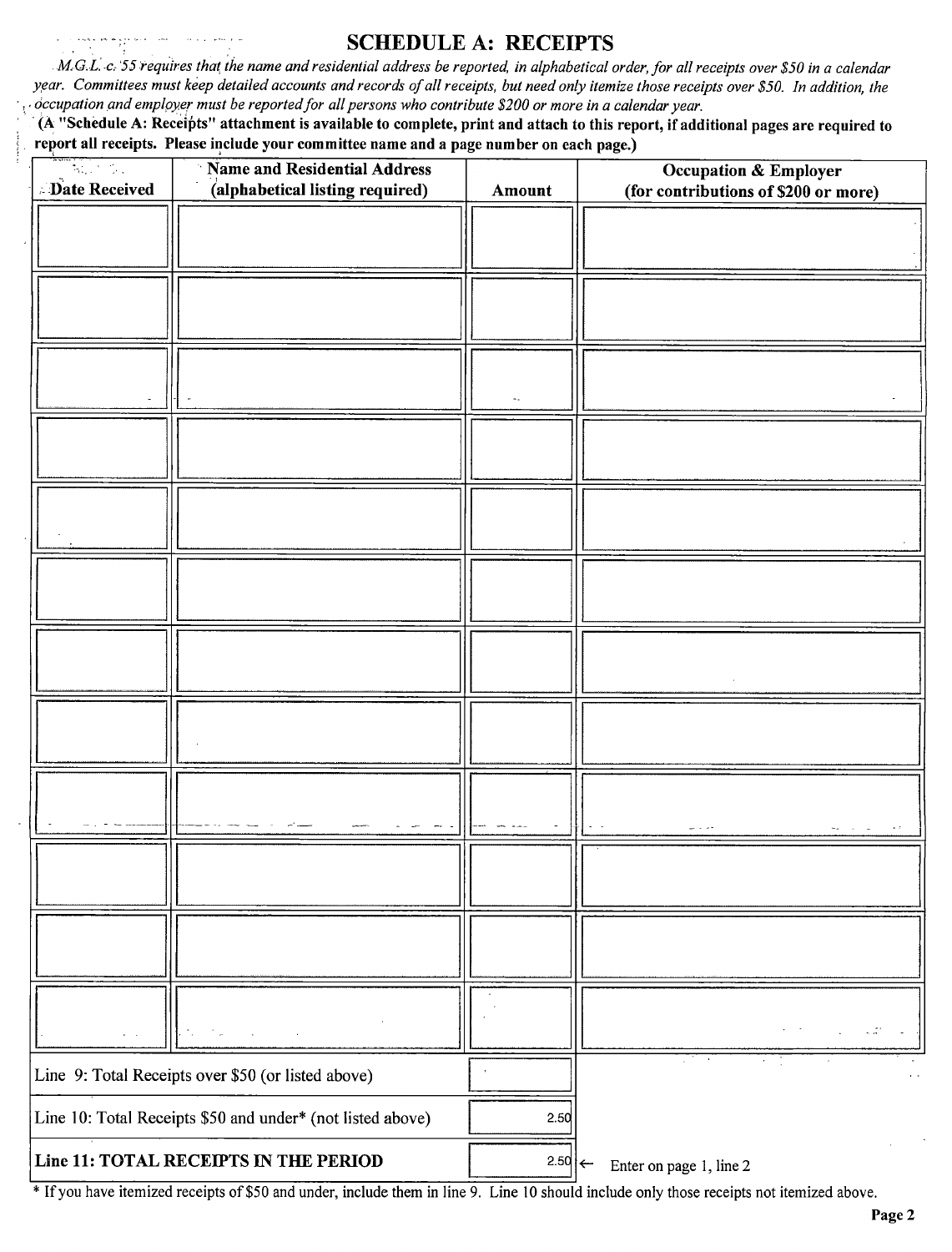### SCHEDULE A: RECEIPTS (continued)

| <b>Name and Residential Address</b>                        |                                 |        | <b>Occupation &amp; Employer</b>        |  |  |
|------------------------------------------------------------|---------------------------------|--------|-----------------------------------------|--|--|
| <b>Date Received</b>                                       | (alphabetical listing required) | Amount | (for contributions of \$200 or more)    |  |  |
|                                                            |                                 |        |                                         |  |  |
|                                                            |                                 |        |                                         |  |  |
|                                                            |                                 |        |                                         |  |  |
|                                                            |                                 |        |                                         |  |  |
|                                                            |                                 |        |                                         |  |  |
|                                                            |                                 |        |                                         |  |  |
|                                                            |                                 |        |                                         |  |  |
|                                                            |                                 |        |                                         |  |  |
|                                                            |                                 |        |                                         |  |  |
|                                                            |                                 |        |                                         |  |  |
|                                                            |                                 |        |                                         |  |  |
|                                                            |                                 |        |                                         |  |  |
|                                                            |                                 |        |                                         |  |  |
| Line 9: Total Receipts over \$50 (or listed above)         |                                 |        |                                         |  |  |
| Line 10: Total Receipts \$50 and under* (not listed above) |                                 |        |                                         |  |  |
| Line 11: TOTAL RECEIPTS IN THE PERIOD                      |                                 |        | Enter on page 1, line 2<br>$\leftarrow$ |  |  |

<sup>\*</sup> If you have itemized receipts of \$50 and under, include them in line 9. Line 10 should include only those receipts not itemized above.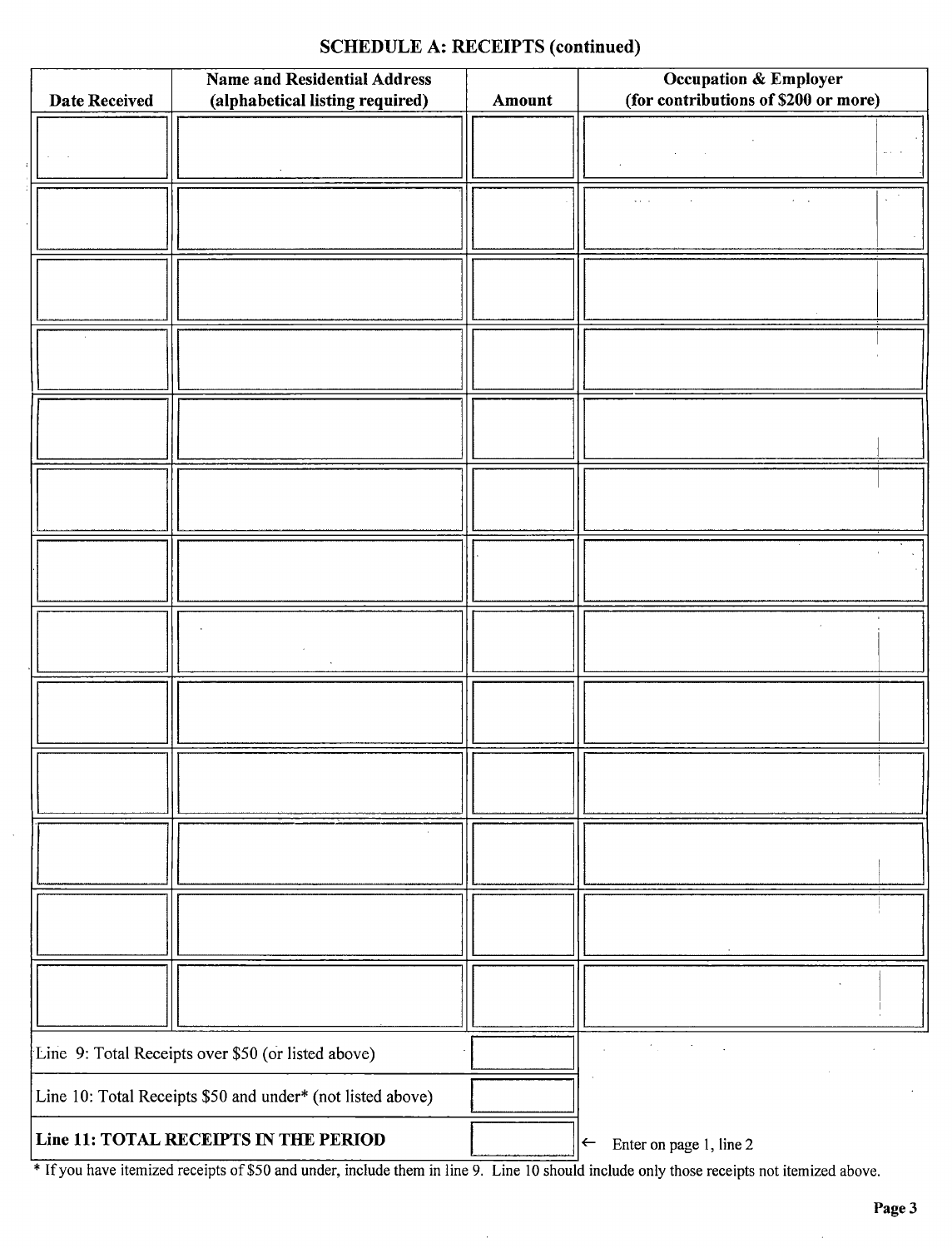## SCHEDULE B: EXPENDITURES

M.G.L. c. 55 requires committees to list, in alphabetical order, all expenditures over\$ 50 in a reporting period. Committees must keep detailed accounts and records of all expenditures, but need only itemize those over \$50. Expenditures \$50 and under may be added together, from committee records, and reported on line 13.

A" Schedule B: Expenditures" attachment is available to complete, print and attach to this report, if additional pages are required to report all expenditures. Please include your committee name and <sup>a</sup> page number on each page.)

|                                | To Whom Paid                               |                                                                                 |                               |        |
|--------------------------------|--------------------------------------------|---------------------------------------------------------------------------------|-------------------------------|--------|
| Date Paid                      | (alphabetical listing)                     | <b>Address</b>                                                                  | <b>Purpose of Expenditure</b> | Amount |
|                                |                                            |                                                                                 |                               |        |
|                                |                                            |                                                                                 |                               |        |
|                                |                                            |                                                                                 |                               |        |
|                                |                                            |                                                                                 |                               |        |
|                                |                                            |                                                                                 |                               |        |
|                                |                                            |                                                                                 |                               |        |
|                                |                                            |                                                                                 |                               |        |
|                                |                                            |                                                                                 |                               |        |
|                                |                                            |                                                                                 |                               |        |
|                                |                                            |                                                                                 |                               |        |
|                                |                                            |                                                                                 |                               |        |
|                                |                                            |                                                                                 |                               |        |
|                                |                                            |                                                                                 |                               |        |
|                                |                                            |                                                                                 |                               |        |
|                                |                                            |                                                                                 |                               |        |
|                                |                                            |                                                                                 |                               |        |
|                                |                                            |                                                                                 |                               |        |
|                                |                                            |                                                                                 |                               |        |
|                                |                                            |                                                                                 |                               |        |
|                                |                                            |                                                                                 |                               |        |
|                                |                                            |                                                                                 |                               |        |
|                                |                                            |                                                                                 |                               |        |
|                                |                                            |                                                                                 |                               |        |
|                                |                                            |                                                                                 |                               |        |
|                                |                                            |                                                                                 |                               |        |
|                                |                                            |                                                                                 |                               |        |
|                                |                                            |                                                                                 |                               |        |
|                                |                                            |                                                                                 |                               |        |
|                                |                                            |                                                                                 |                               |        |
|                                |                                            |                                                                                 |                               |        |
|                                | $\mathcal{F}=\mathcal{F}^{\mathcal{F}}$ in | $\lambda$                                                                       |                               | .<br>  |
| $\varphi\in\mathcal{F}_\infty$ | $\sim$                                     | Line 12: Total Expenditures over \$50 (or listed above)                         |                               |        |
|                                |                                            | Line 13: Total Expenditures \$50 and under* (not listed above)                  |                               |        |
|                                |                                            | Enter on page 1, line $4 \rightarrow$ Line 14: TOTAL EXPENDITURES IN THE PERIOD |                               | 0.00   |

<sup>If</sup> If you have itemized expenditures of \$50 and under, include them in line 12. Line 13 should include only those expenditures not itemized<br>above. above. Page <sup>4</sup>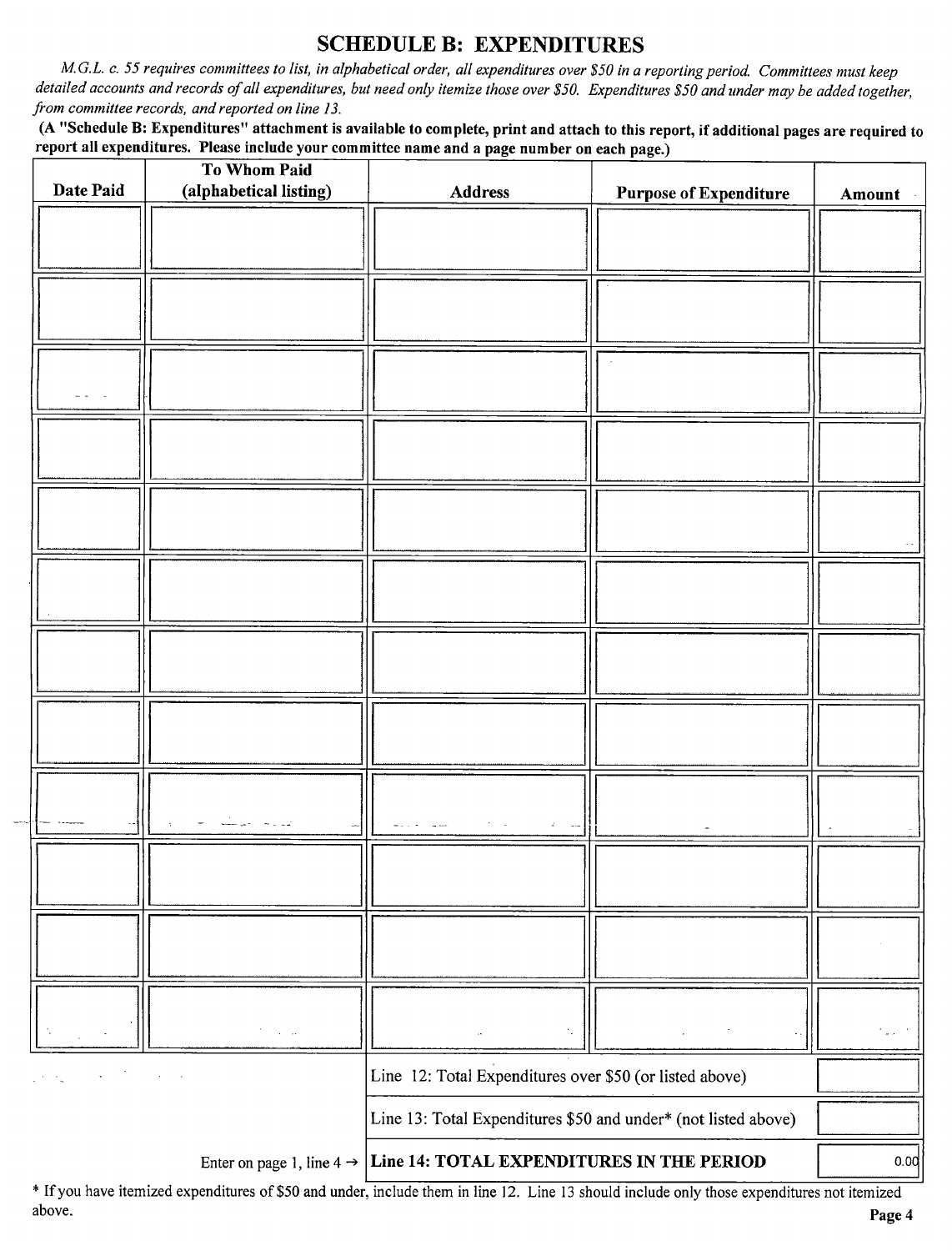## SCHEDULE B: EXPENDITURES (continued)

|           | <b>To Whom Paid</b>    |                                                                                 |                               |                          |
|-----------|------------------------|---------------------------------------------------------------------------------|-------------------------------|--------------------------|
| Date Paid | (alphabetical listing) | <b>Address</b>                                                                  | <b>Purpose of Expenditure</b> | Amount                   |
|           |                        |                                                                                 |                               |                          |
|           |                        |                                                                                 |                               |                          |
|           |                        |                                                                                 |                               |                          |
|           |                        |                                                                                 |                               |                          |
|           |                        |                                                                                 |                               |                          |
|           |                        |                                                                                 |                               |                          |
|           |                        |                                                                                 |                               |                          |
|           |                        |                                                                                 |                               |                          |
|           |                        |                                                                                 |                               |                          |
|           |                        |                                                                                 |                               |                          |
|           |                        |                                                                                 |                               |                          |
|           |                        |                                                                                 |                               |                          |
|           |                        |                                                                                 |                               |                          |
|           |                        |                                                                                 |                               |                          |
|           |                        |                                                                                 |                               |                          |
|           | г,                     |                                                                                 |                               |                          |
|           |                        |                                                                                 |                               |                          |
|           |                        |                                                                                 |                               |                          |
|           |                        |                                                                                 |                               |                          |
|           |                        |                                                                                 |                               |                          |
|           |                        |                                                                                 |                               |                          |
|           |                        |                                                                                 |                               |                          |
|           |                        |                                                                                 |                               |                          |
|           |                        |                                                                                 |                               |                          |
|           |                        |                                                                                 |                               |                          |
|           |                        |                                                                                 |                               |                          |
|           |                        |                                                                                 |                               |                          |
|           |                        |                                                                                 |                               |                          |
|           |                        |                                                                                 |                               |                          |
|           |                        |                                                                                 |                               |                          |
|           |                        |                                                                                 |                               |                          |
|           |                        |                                                                                 |                               |                          |
|           |                        |                                                                                 |                               | muther.<br>د بي.<br>بينس |
|           |                        | Line 12: Expenditures over \$50 (or listed above)                               |                               |                          |
| iyan<br>F |                        | Line 13: Expenditures \$50 and under* (not listed above)                        |                               |                          |
|           |                        | Enter on page 1, line $4 \rightarrow$ Line 14: TOTAL EXPENDITURES IN THE PERIOD |                               |                          |
|           |                        |                                                                                 |                               |                          |

If you have itemized expenditures of\$ <sup>50</sup> and under, include them in line 12. Line <sup>13</sup> should include only those expenditures not itemized above. l,

 $\ddot{\phantom{0}}$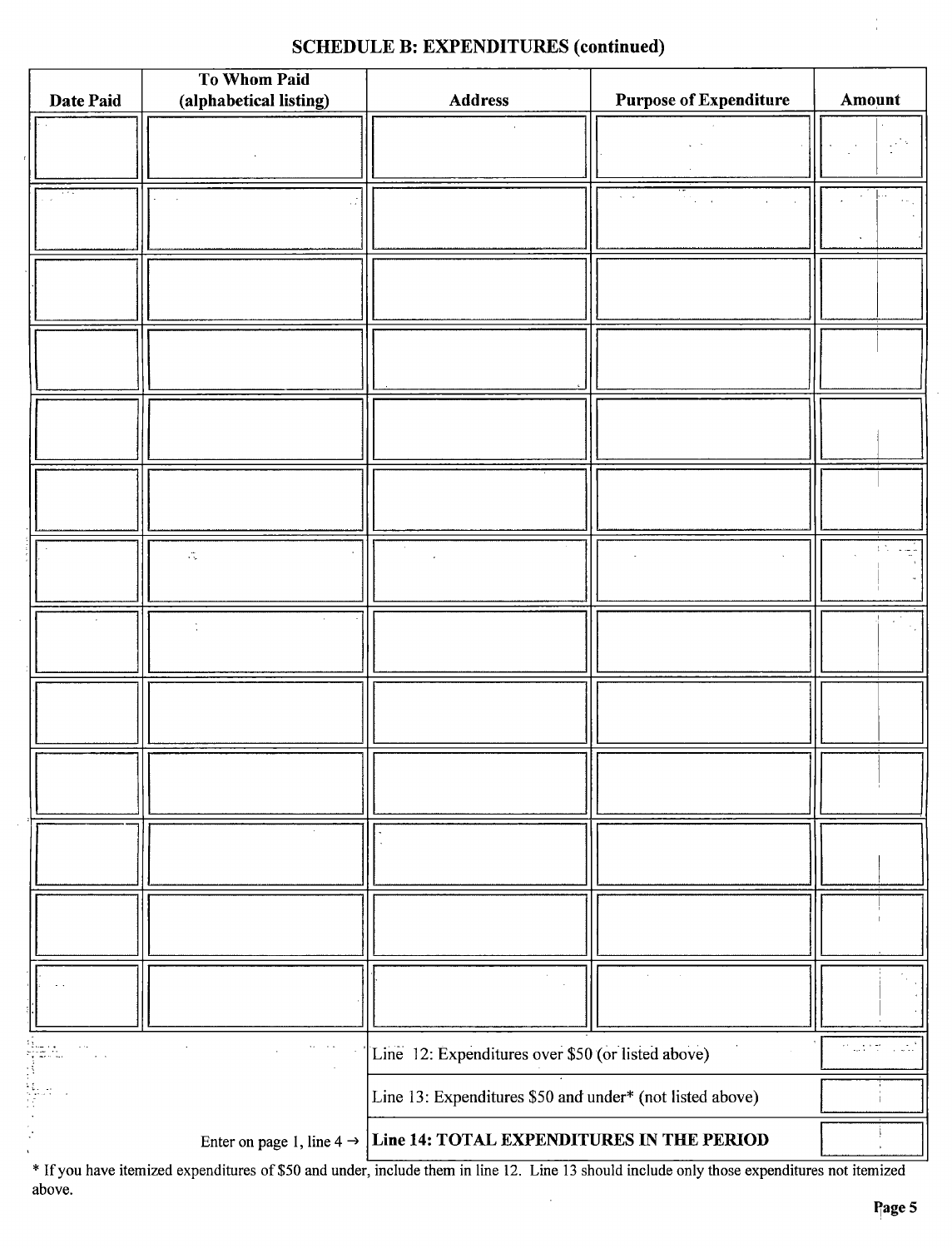# SCHEDULE C: " IN-KIND" CONTRIBUTIONS

Please itemize contributors who have made in-kind contributions of more than\$ 50. In-kind contributions \$50 and under may be added together from the committee's records and included in line 6 on page 1.

| <b>Date Received</b> | From Whom Received* | <b>Residential Address</b>                                                 | <b>Description of Contribution</b> | <b>Value</b> |
|----------------------|---------------------|----------------------------------------------------------------------------|------------------------------------|--------------|
|                      |                     |                                                                            |                                    |              |
|                      |                     |                                                                            |                                    |              |
|                      |                     |                                                                            |                                    |              |
|                      |                     |                                                                            |                                    |              |
|                      |                     |                                                                            |                                    |              |
|                      |                     |                                                                            |                                    |              |
|                      |                     |                                                                            |                                    |              |
|                      |                     |                                                                            |                                    |              |
|                      |                     |                                                                            |                                    |              |
|                      |                     |                                                                            |                                    |              |
|                      |                     |                                                                            |                                    |              |
|                      |                     |                                                                            |                                    |              |
|                      |                     |                                                                            |                                    |              |
|                      |                     |                                                                            |                                    |              |
|                      |                     |                                                                            |                                    |              |
|                      |                     |                                                                            |                                    |              |
|                      |                     |                                                                            |                                    |              |
|                      |                     |                                                                            |                                    |              |
|                      |                     |                                                                            |                                    |              |
|                      |                     |                                                                            |                                    |              |
|                      |                     | Line 15: In-Kind Contributions over \$50 (or listed above)                 |                                    |              |
|                      |                     | Line 16: In-Kind Contributions \$50 & under (not listed above)             |                                    |              |
|                      |                     | Enter on page 1, line $6 \rightarrow$ Line 17: TOTAL IN-KIND CONTRIBUTIONS |                                    | 0.00         |

\* If an in-kind contribution is received from a person who contributes more than \$50 in a calendar year, you must report the name and address of the contributor; in addition, if the contribution is \$200 or more, you must also report the contributor's occupation and employer.